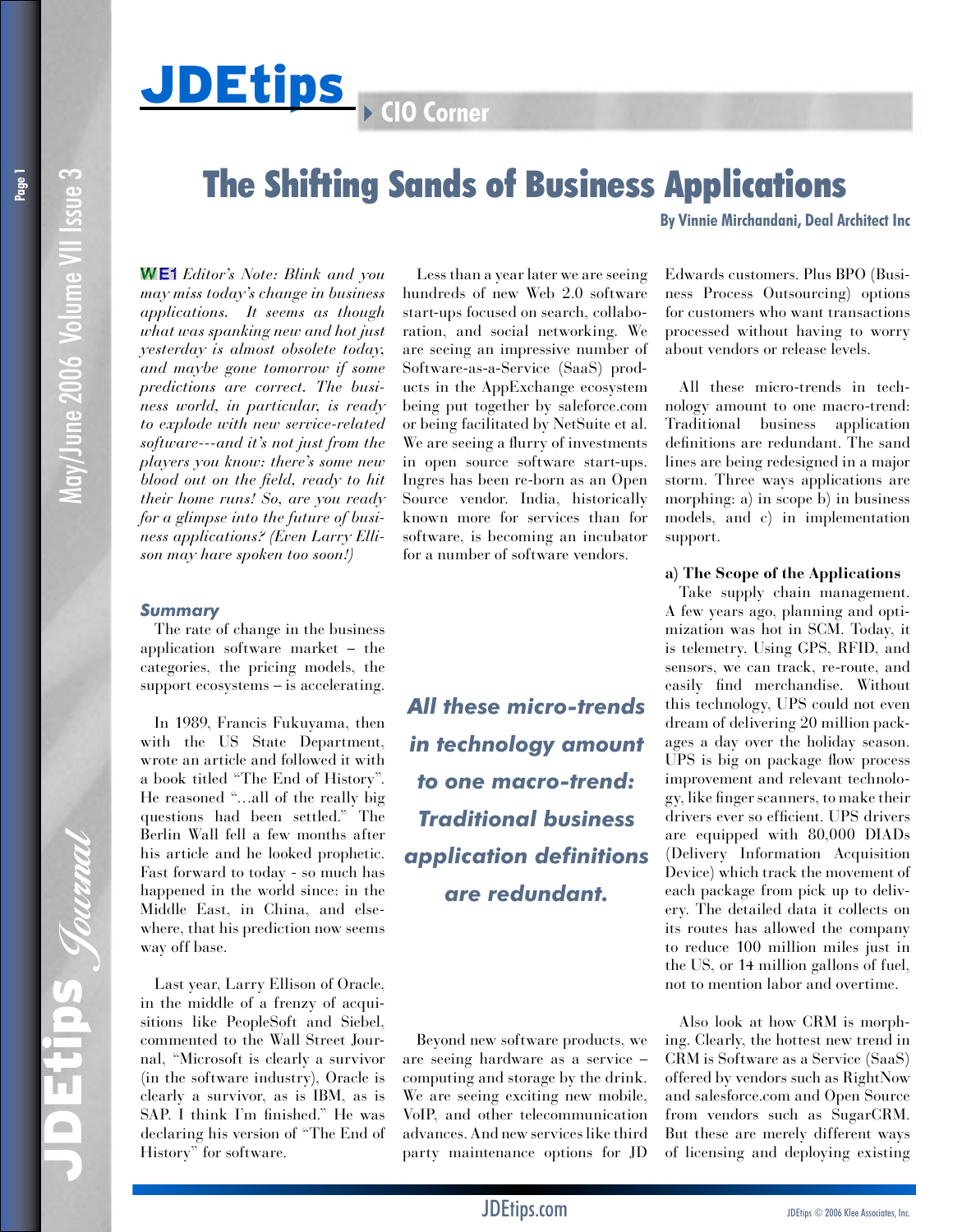# **JDEtips** 4**CIO Corner**

CRM applications. In the next few years, mobile CRM applications will revolutionize the way we sell and service customers. We are already starting to see a plethora of consumer-oriented applications and content show up on mobile devices. Business applications beyond mail on Blackberries are next. We should see a new generation of order processing and other applications to make sales forces much more efficient. Marketing is morphing as on-line consumers proliferate, digital content explodes, and click-through metrics become far more important than traditional TV ratings. Digital channel management needs new applications.

Or HRM. As baby boomers age, there is a growing need for technology to keep aging workforces productive - from magnifying text to speech recognition to tremor monitoring. Documenting and transitioning knowledge - capturing nuggets of best practices and industry knowledge, training the next generation staff - is another huge opportunity. The next generation of workers needs a different set of communication protocols. They are much more used to blogs, podcasts, and wikis. Next generation HR systems will need to talk in their language.

Every major software vendor is investing heavily in rolling out its services oriented architecture (SOA). Beyond breaking up applications into much smaller lego pieces, they promise much easier integration. We are seeing early signs of "mashups" coming out of the Valley. Salesforce. com combined with Google maps. At a recent "camp," the mashup winner combined concert events from a site that lists events with bands that offer on-line music downloads. As you can imagine, we may be on the cusp of creating new applications that defy categorization, such as CRM or HRM. There are new applications for blogging, contextual search, and others, which were not even defined a couple of years ago.

The CIO of Dresdner Kleinwort Wasserstein goes even farther when he says, appropriately enough on his personal blog, "I believe that it is only a matter of time before enterprise software consists of only four types of application: publishing, search, fulfilment, and conversation." No ERP? CRM? The sand storms will be blowing pretty hard.

#### **b) The Business Models**

Software as a Service (SaaS) vendors combine software license, annual maintenance, hosting, and labor related to systems management and upgrades into a monthly fee per user. It is the equivalent of leasing a car and having regular maintenance and insurance thrown into the monthly payment.

Open source software usually provides the software for free (not always—and in some cases only the initial license) but vendors charge for training, documentation, and implementation services.

A growing option that a number of companies are looking at is Business Process Outsourcing, where a services firm takes over support of the application and a number of process steps around the software in a multiyear, service level agreement-driven contract.

Incumbent application vendors are increasingly discounting software licenses, but holding firm on annual maintenance rates, and traditional training and consulting rates.

One CIO was recently asked if he was pleased to see the growing choice in subscription versus traditional license versus open source models. His response: "Money is Money". In the end, smart buyers will continue to look at the lifecycle cost of software. They are wary of getting too excited as the software industry has disappointed so much in the past.

*As baby boomers age, there is a growing need for technology to keep aging workforces productive.*

### **c) Implementation and Maintenance Support**

A major cost in most application projects is, of course, the cost of the systems integrator. Along with SaaS and Open Source vendors are coming new communities and smaller resellers and implementation firms. Even larger software vendors are aggressively encouraging ecosystems of developer communities. Many have also encouraged offshore vendors to build practices around their products. So, choices have proliferated. What has not changed much is the level of automation – business applications still take a lot of effort to configure, convert to, test, train on, etc.

May/June 2006 Volume VII Issue 3

May/June 2006 Volume VII Issue 3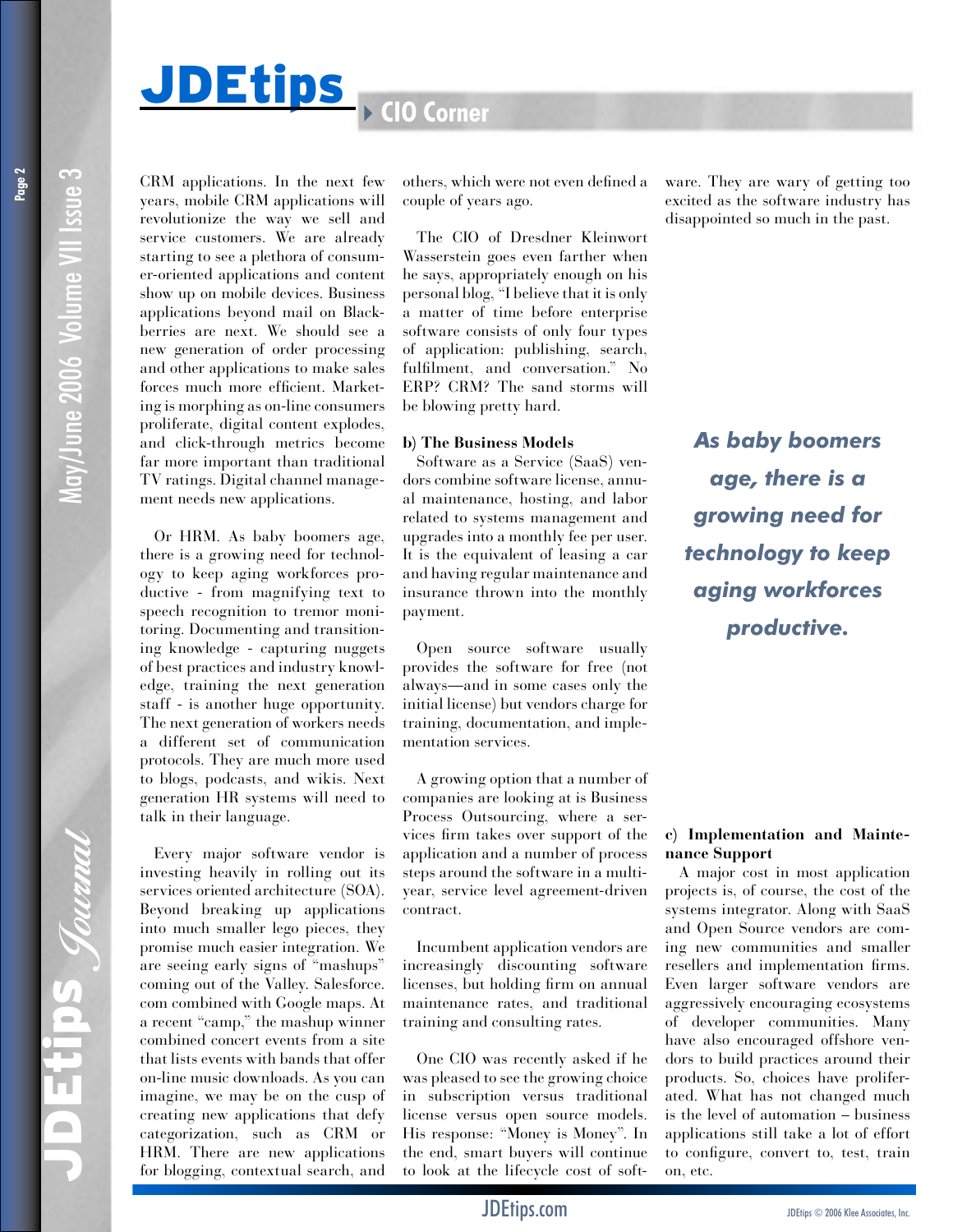# **JDEtips** 4**CIO Corner**

One exciting area for buyers has been the growing availability of third party maintenance options such as TomorrowNow for People-Soft and J.D. Edwards customers. Main tenance from application vendors tends to be "one size fits all." Third party support tends to be much more component-based; their talent lies in bug fixes and support calls. While they cannot provide next releases, this is not as much of an issue for many application customers who do not plan to upgrade for years to come and find the lower cost of third party support financially attractive. The promise is as these offerings grow, application vendors will themselves offer more customized support at hopefully lower than the 90% plus margins common in software sup port today.

# **Conclusion**

If Rip Van Winkle were to wake up from his two decade long slum ber, he would be shocked to see the changes in the business application market. Why, if he had just taken a two year "nap" he would still be very surprised. Larry Ellison may have prematurely declared the market "consolidated" and mature.

**Vinnie Mirchandani,** *CEO of Deal Architect Inc,* is a former Gartner analyst who helps CIOs source a wide range of software and outsourcing contracts. He writes an influential blog on trends in these markets at **www.dealarchitect.typepad.com.**  ≈

May/June 2006 Volume VII Issue 3

May/June 2006 Volume VII Issue 3

IPS Jouanal JDEtips Journal i<br>II  $\blacksquare$